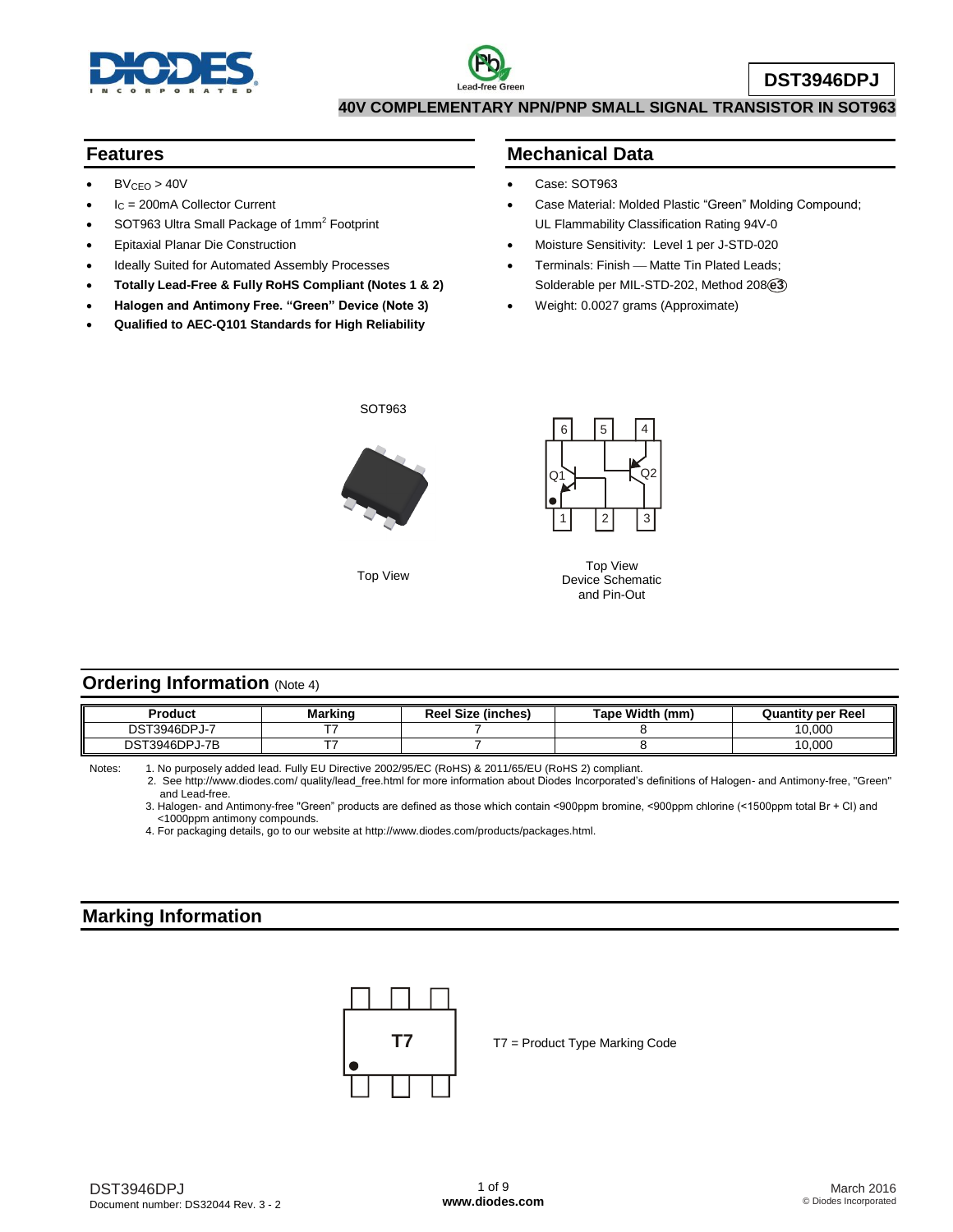

#### **Absolute Maximum Ratings - NPN (Q1)** (@T<sup>A</sup> = +25°C, unless otherwise specified.)

| <b>Characteristic</b>       | Symbol | Value | Unit |
|-----------------------------|--------|-------|------|
| Collector-Base Voltage      | Vсво   | 60    |      |
| Collector-Emitter Voltage   | Vсєо   | 40    |      |
| <b>Emitter-Base Voltage</b> | Vево   | -6.C  |      |
| <b>I</b> Collector Current  |        | 200   | mA   |

## **Absolute Maximum Ratings - PNP (Q2)** (@T<sup>A</sup> = +25°C, unless otherwise specified.)

| <b>Characteristic</b>      | Symbol           | Value  | Unit |
|----------------------------|------------------|--------|------|
| Collector-Base Voltage     | Vсво             | $-40$  |      |
| Collector-Emitter Voltage  | Vсео             | -40    |      |
| Emitter-Base Voltage       | V <sub>EBO</sub> | -5.0   |      |
| <b>I</b> Collector Current |                  | $-200$ | mA   |

#### **Thermal Characteristics**

| <b>Characteristic</b>                            | Symbol                      | Value           | Unit   |
|--------------------------------------------------|-----------------------------|-----------------|--------|
| Power Dissipation (Note 5)                       |                             | 300             | mW     |
| Thermal Resistance, Junction to Ambient (Note 5) | $\mathsf{R}_{\mathsf{AJA}}$ | 417             | °C/W   |
| Operating and Storage Temperature Range          | J, ISTG                     | $-55$ to $+150$ | $\sim$ |

Note: 5. Device mounted on FR-4 PCB with minimum recommended pad layout.

### **ESD Rating** (Note 6)

| Characteristic                                             | Svmbol            | Value | Unit | <b>JEDEC Class</b> |
|------------------------------------------------------------|-------------------|-------|------|--------------------|
| า Bodv Model<br>Electrostatic Discharge ·<br>Human.<br>--- | <b>HBM</b><br>ESD | 4,000 |      | 3A                 |
| Machine Model<br>Electrostatic Discharge                   | <b>ESD MM</b>     | 200   |      |                    |

Note: 6. Refer to JEDEC specification JESD22-A114 and JESD22-A115.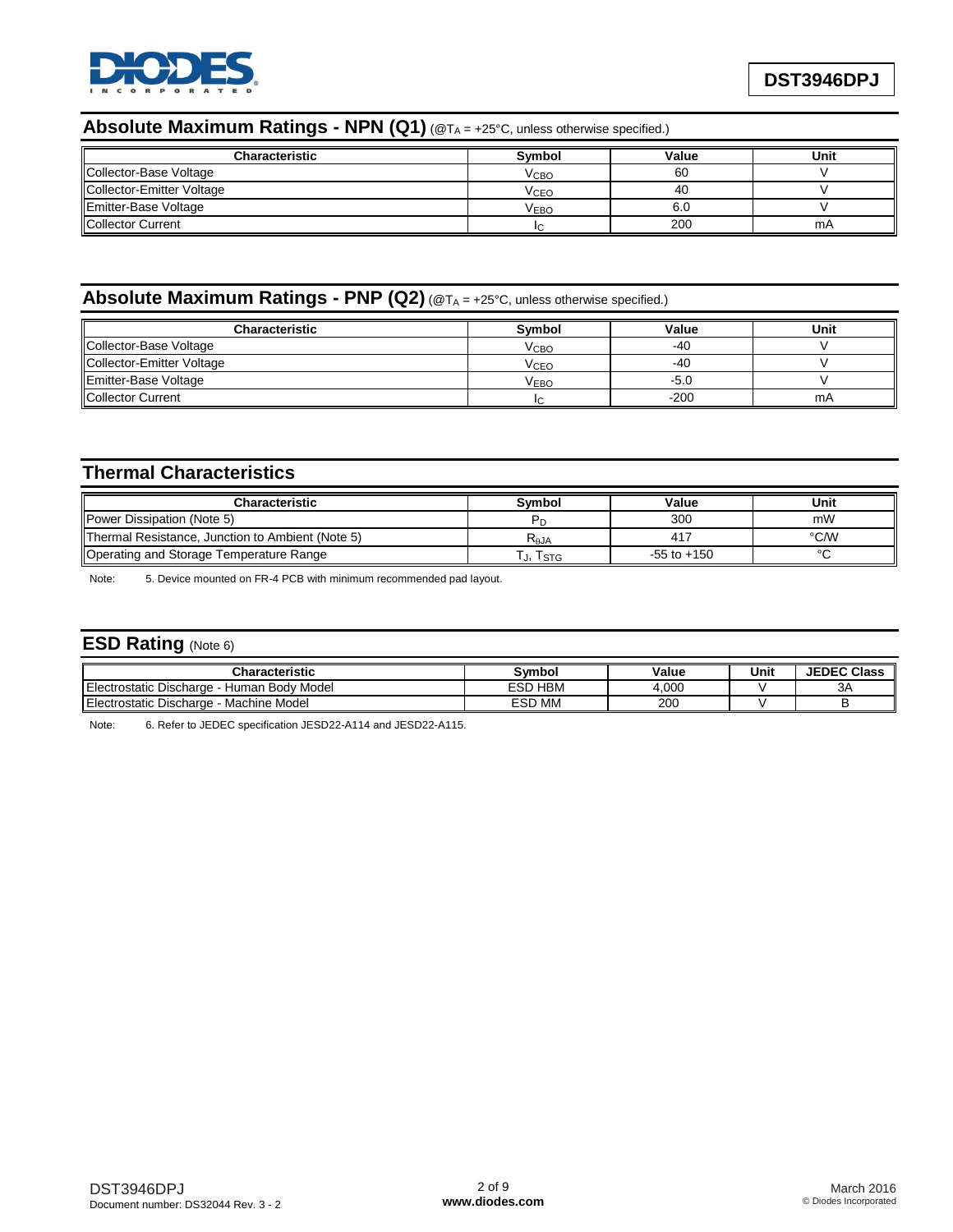

## **Thermal Characteristics and Derating Information**

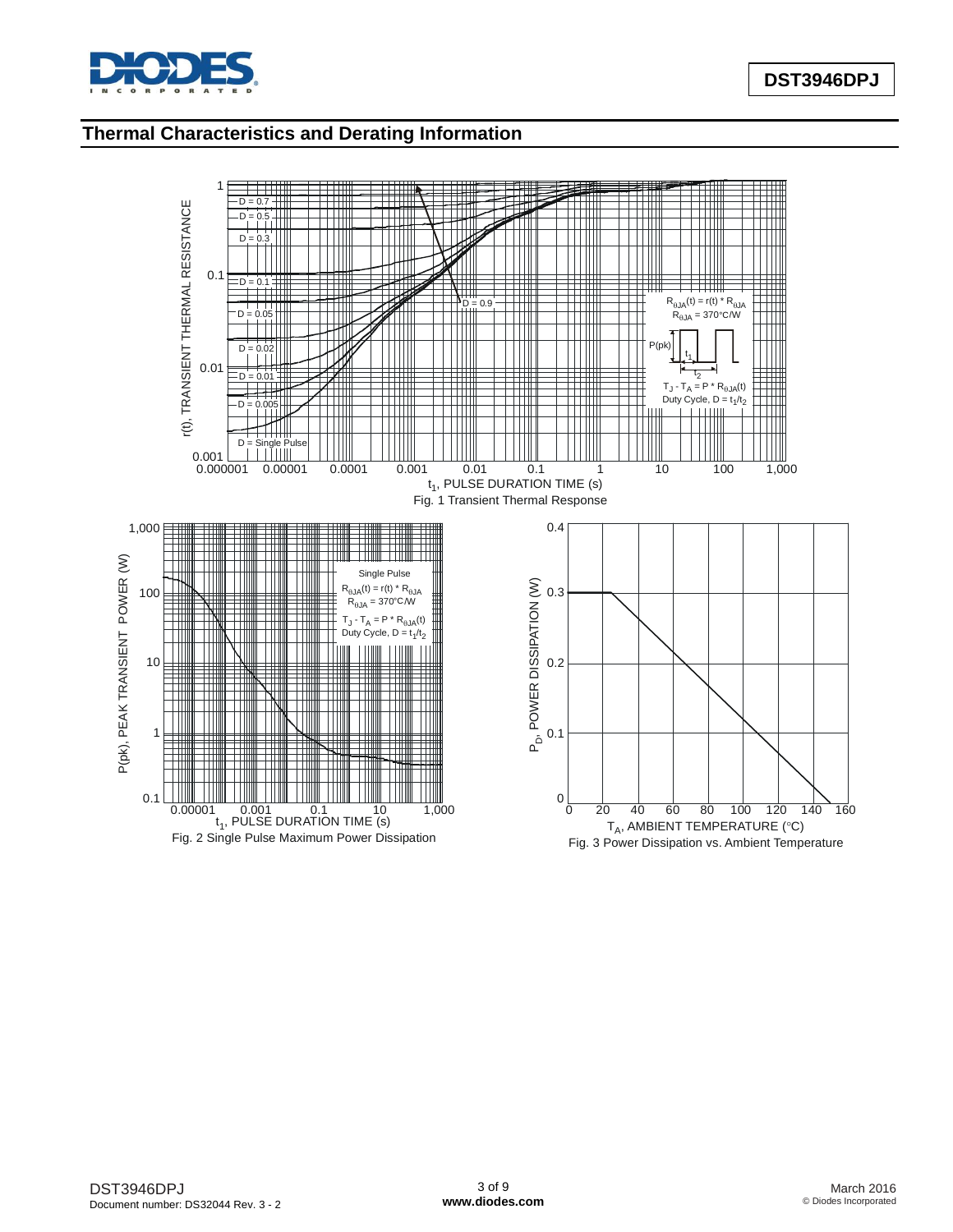

## **Electrical Characteristics - NPN (Q1)** (@T<sup>A</sup> = +25°C, unless otherwise specified.)

| Characteristic                               | Symbol                  | Min                           | <b>Max</b>      | Unit                     | <b>Test Condition</b>                            |  |
|----------------------------------------------|-------------------------|-------------------------------|-----------------|--------------------------|--------------------------------------------------|--|
| <b>OFF CHARACTERISTICS (Note 7)</b>          |                         |                               |                 |                          |                                                  |  |
| Collector-Base Breakdown Voltage             | <b>BV<sub>CBO</sub></b> | 60                            | $\qquad \qquad$ | $\vee$                   | $I_C = 10 \mu A$ , $I_E = 0$                     |  |
| Collector-Emitter Breakdown Voltage (Note 7) | <b>BV<sub>CEO</sub></b> | 40                            |                 | $\vee$                   | $I_C = 1.0 \text{mA}, I_B = 0$                   |  |
| Emitter-Base Breakdown Voltage               | <b>BVEBO</b>            | 6.0                           |                 | $\vee$                   | $I_E = 10 \mu A$ , $I_C = 0$                     |  |
| Collector Cutoff Current                     | <b>ICEX</b>             | $\overbrace{\phantom{12333}}$ | 50              | nA                       | $V_{CE} = 30V$ , $V_{EB(OFF)} = 3.0V$            |  |
| <b>Base Cutoff Current</b>                   | <b>I</b> BL             | $\overline{\phantom{0}}$      | 50              | nA                       | $V_{CE} = 30V$ , $V_{EB(OFF)} = 3.0V$            |  |
| ON CHARACTERISTICS (Note 7)                  |                         |                               |                 |                          |                                                  |  |
|                                              |                         | 40                            |                 |                          | $I_C = 100 \mu A$ , $V_{CF} = 1.0 V$             |  |
|                                              |                         | 70                            |                 |                          | $I_C = 1.0$ mA, $V_{CE} = 1.0V$                  |  |
| <b>IDC Current Gain</b>                      | $h_{FE}$                | 100                           | 300             |                          | $I_C = 10mA$ , $V_{CE} = 1.0V$                   |  |
|                                              |                         | 60                            |                 |                          | $I_C = 50$ mA, $V_{CF} = 1.0V$                   |  |
|                                              |                         | 30                            |                 |                          | $I_C = 100mA$ , $V_{CE} = 1.0V$                  |  |
| Collector-Emitter Saturation Voltage         |                         | $\overline{\phantom{0}}$      | 0.20            | $\vee$                   | $I_C = 10mA$ , $I_B = 1.0mA$                     |  |
|                                              | VCE(SAT)                |                               | 0.30            |                          | $I_C = 50mA$ , $I_B = 5.0mA$                     |  |
| <b>Base-Emitter Saturation Voltage</b>       | V <sub>BE(SAT)</sub>    | 0.65                          | 0.85            | $\vee$                   | $I_C = 10mA$ , $I_B = 1.0mA$                     |  |
|                                              |                         |                               | 0.95            |                          | $I_C = 50mA$ , $I_B = 5.0mA$                     |  |
| <b>SMALL SIGNAL CHARACTERISTICS</b>          |                         |                               |                 |                          |                                                  |  |
| Output Capacitance                           | C <sub>OBO</sub>        |                               | 4.0             | pF                       | $V_{CB} = 5.0V$ , f = 1.0MHz, $I_E = 0$          |  |
| Input Capacitance                            | C <sub>IBO</sub>        | $\overline{\phantom{0}}$      | 8.5             | pF                       | $V_{EB} = 0.5V$ , f = 1.0MHz, $I_C = 0$          |  |
| Input Impedance                              | $h_{IE}$                | 1.0                           | 10              | $k\Omega$                |                                                  |  |
| Voltage Feedback Ratio                       | h <sub>RE</sub>         | 0.5                           | 8.0             | $x 10^{-4}$              | $V_{CF} = 10V$ , $I_C = 1.0mA$ ,                 |  |
| Small Signal Current Gain                    | h <sub>FE</sub>         | 100                           | 400             | $\overline{\phantom{0}}$ | $f = 1.0kHz$                                     |  |
| Output Admittance                            | hoe                     | 1.0                           | 40              | μs                       |                                                  |  |
| Current Gain-Bandwidth Product               | $f_T$                   | 300                           |                 | <b>MHz</b>               | $V_{CE} = 20V$ , $I_C = 10mA$ ,<br>$f = 100$ MHz |  |
| <b>ISWITCHING CHARACTERISTICS</b>            |                         |                               |                 |                          |                                                  |  |
| <b>Delay Time</b>                            | $t_{D}$                 | $\overline{\phantom{0}}$      | 35              | ns                       | $V_{\rm CC} = 3.0 V$ , $I_{\rm C} = 10$ mA,      |  |
| <b>Rise Time</b>                             | $t_{\mathsf{R}}$        |                               | 35              | ns                       | $V_{BE(OFF)} = -0.5V, I_{B1} = 1.0mA$            |  |
| Storage Time                                 | $t_{\rm S}$             |                               | 200             | ns                       | $V_{\rm CC} = 3.0 V, I_{\rm C} = 10$ mA,         |  |
| <b>Fall Time</b>                             | tF                      |                               | 50              | ns                       | $I_{B1} = -I_{B2} = 1.0 \text{mA}$               |  |

Note: 7. Short duration pulse test used to minimize self-heating effect.



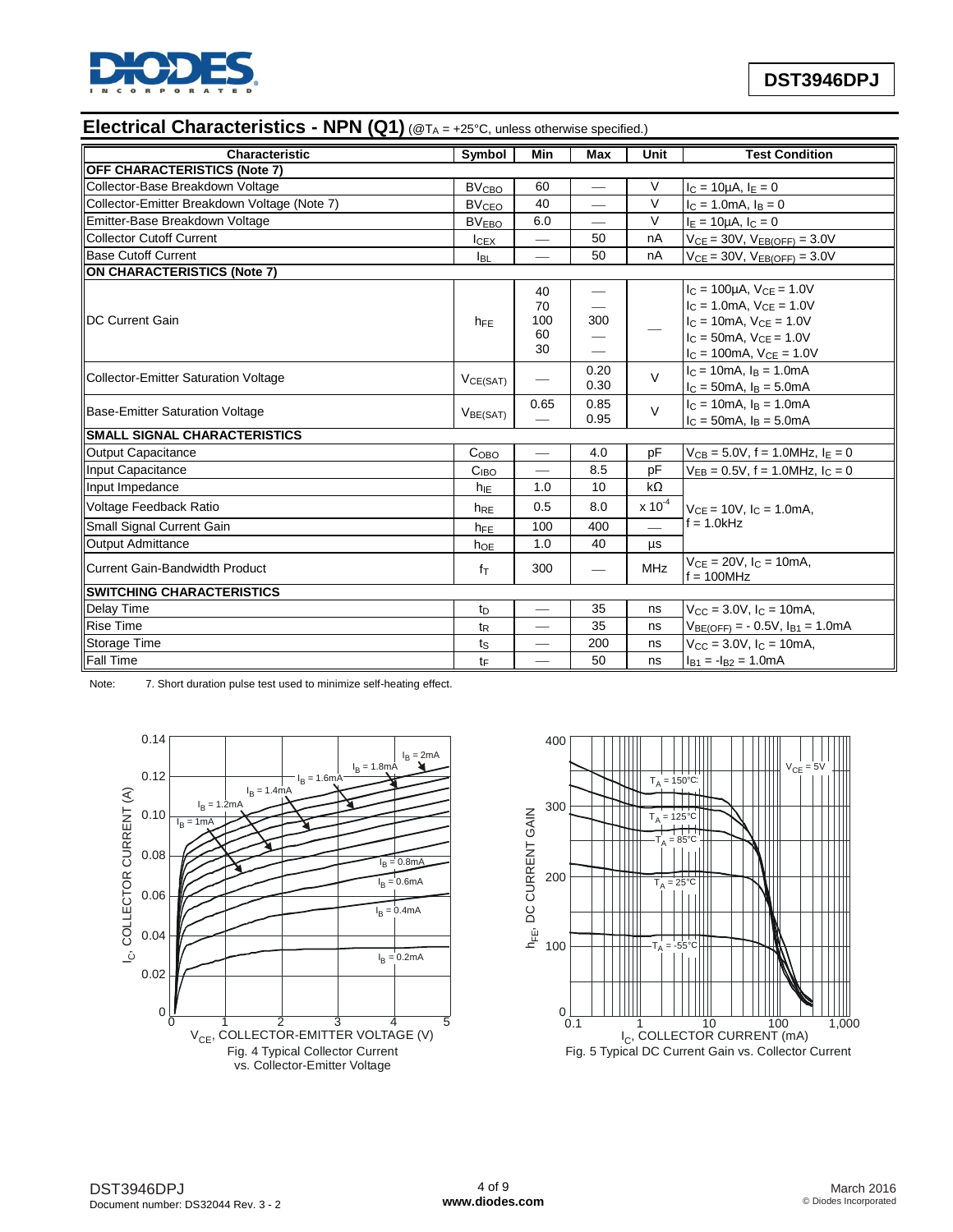

# **DST3946DPJ**



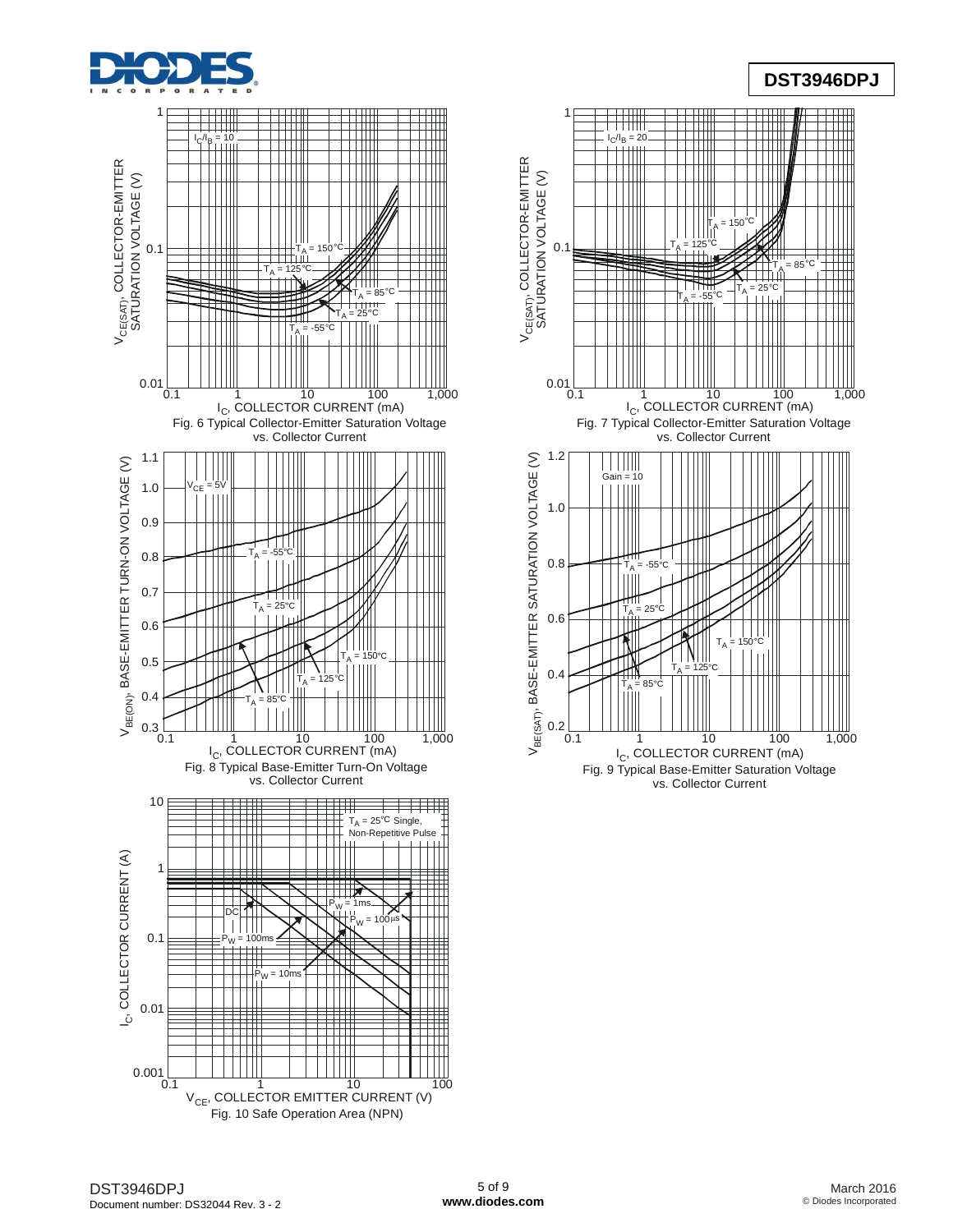

# **Electrical Characteristics - PNP (Q2)** (@T<sup>A</sup> = +25°C, unless otherwise specified.)

| <b>Characteristic</b>                        | Symbol                  | Min                      | <b>Max</b>               | Unit                           | <b>Test Condition</b>                              |
|----------------------------------------------|-------------------------|--------------------------|--------------------------|--------------------------------|----------------------------------------------------|
| <b>OFF CHARACTERISTICS</b>                   |                         |                          |                          |                                |                                                    |
| Collector-Base Breakdown Voltage             | <b>BV<sub>CBO</sub></b> | $-40$                    |                          | V                              | $I_C = -10\mu A$ , $I_E = 0$                       |
| Collector-Emitter Breakdown Voltage (Note 8) | <b>BV<sub>CEO</sub></b> | $-40$                    |                          | $\vee$                         | $I_C = -1.0 \text{mA}$ , $I_B = 0$                 |
| Emitter-Base Breakdown Voltage               | <b>BVEBO</b>            | $-5.0$                   | $\overline{\phantom{0}}$ | $\vee$                         | $I_F = -10\mu A$ , $I_C = 0$                       |
| Collector Cutoff Current                     | $I_{CEX}$               |                          | $-50$                    | nA                             | $V_{CE} = -30V$ , $V_{EB(OFF)} = -3.0V$            |
|                                              | Iсво                    | $\overline{\phantom{0}}$ | $-50$                    | nA                             | $VCF = -30V$ , $F = 0$                             |
| <b>Base Cutoff Current</b>                   | <b>I</b> BL             | $\overline{\phantom{0}}$ | $-50$                    | nA                             | $V_{CE} = -30V$ , $V_{EB(OFF)} = -3.0V$            |
| ON CHARACTERISTICS (Note 8)                  |                         |                          |                          |                                |                                                    |
|                                              |                         | 60                       |                          |                                | $I_C = -100\mu A$ , $V_{CE} = -1.0V$               |
|                                              |                         | 80                       |                          |                                | $I_C = -1.0mA$ , $V_{CE} = -1.0V$                  |
| <b>IDC Current Gain</b>                      | $h_{FE}$                | 100                      | 300                      |                                | $IC = -10mA$ , $VCE = -1.0V$                       |
|                                              |                         | 60                       |                          |                                | $IC$ = -50mA, $VCF$ = -1.0V                        |
|                                              |                         | 30                       | $\overline{\phantom{0}}$ |                                | $I_C = -100mA$ , $V_{CE} = -1.0V$                  |
| Collector-Emitter Saturation Voltage         | $V_{CE(SAT)}$           | $-0.25$                  | $\vee$                   | $I_C = -10mA$ , $I_B = -1.0mA$ |                                                    |
|                                              |                         |                          | $-0.40$                  |                                | $I_C = -50mA$ , $I_B = -5.0mA$                     |
| <b>Base-Emitter Saturation Voltage</b>       |                         | $-0.65$                  | $-0.85$                  | $\vee$                         | $c = -10mA$ . $a = -1.0mA$                         |
|                                              | V <sub>BE(SAT)</sub>    |                          | $-0.95$                  |                                | $I_C = -50$ mA, $I_B = -5.0$ mA                    |
| <b>SMALL SIGNAL CHARACTERISTICS</b>          |                         |                          |                          |                                |                                                    |
| Output Capacitance                           | C <sub>OBO</sub>        | $\overline{\phantom{0}}$ | 4.5                      | pF                             | $V_{CB} = -5.0V$ , f = 1.0MHz, $I_E = 0$           |
| Input Capacitance                            | C <sub>IBO</sub>        | $\overline{\phantom{0}}$ | 10                       | pF                             | $V_{EB} = -0.5V$ , f = 1.0MHz, $I_C = 0$           |
| Input Impedance                              | $h_{IE}$                | 2.0                      | 12                       | $k\Omega$                      |                                                    |
| Voltage Feedback Ratio                       | $h_{RE}$                | 0.1                      | 10                       | $x 10^{-4}$                    | $V_{CE} = -10V$ , $I_C = -1.0mA$ ,                 |
| Small Signal Current Gain                    | h <sub>FE</sub>         | 100                      | 400                      | $\qquad \qquad$                | $f = 1.0kHz$                                       |
| Output Admittance                            | hoe                     | 3.0                      | 60                       | $\mu$ s                        |                                                    |
| Current Gain-Bandwidth Product               | $f_{\text{T}}$          | 300                      |                          | <b>MHz</b>                     | $V_{CF} = -20V$ , $I_C = -10mA$ ,<br>$f = 100$ MHz |
| <b>ISWITCHING CHARACTERISTICS</b>            |                         |                          |                          |                                |                                                    |
| Delay Time                                   | t <sub>D</sub>          |                          | 35                       | ns                             | $V_{CC} = -3.0V$ , $I_C = -10mA$ .                 |
| <b>Rise Time</b>                             | $t_{\mathsf{R}}$        |                          | 35                       | ns                             | $V_{BE(OFF)} = 0.5V$ , $I_{B1} = -1.0mA$           |
| Storage Time                                 | ts                      |                          | 225                      | ns                             | $V_{\text{CC}} = -3.0V$ , $I_{\text{C}} = -10$ mA. |
| <b>Fall Time</b>                             | tF                      | $\overline{\phantom{0}}$ | 75                       | ns                             | $I_{B1} = -I_{B2} = -1.0 \text{mA}$                |

Note: 8. Short duration pulse test used to minimize self-heating effect.



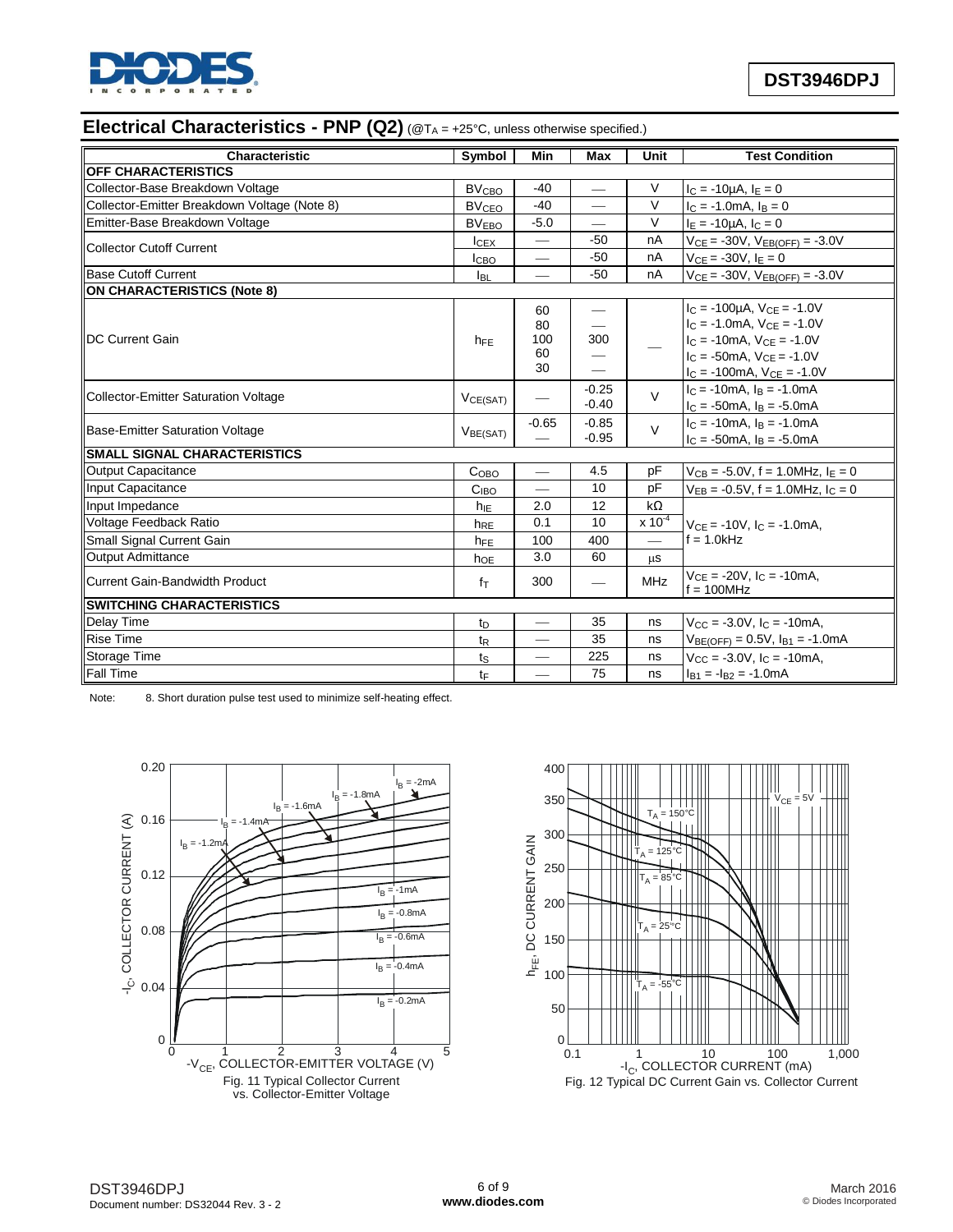

# **DST3946DPJ**



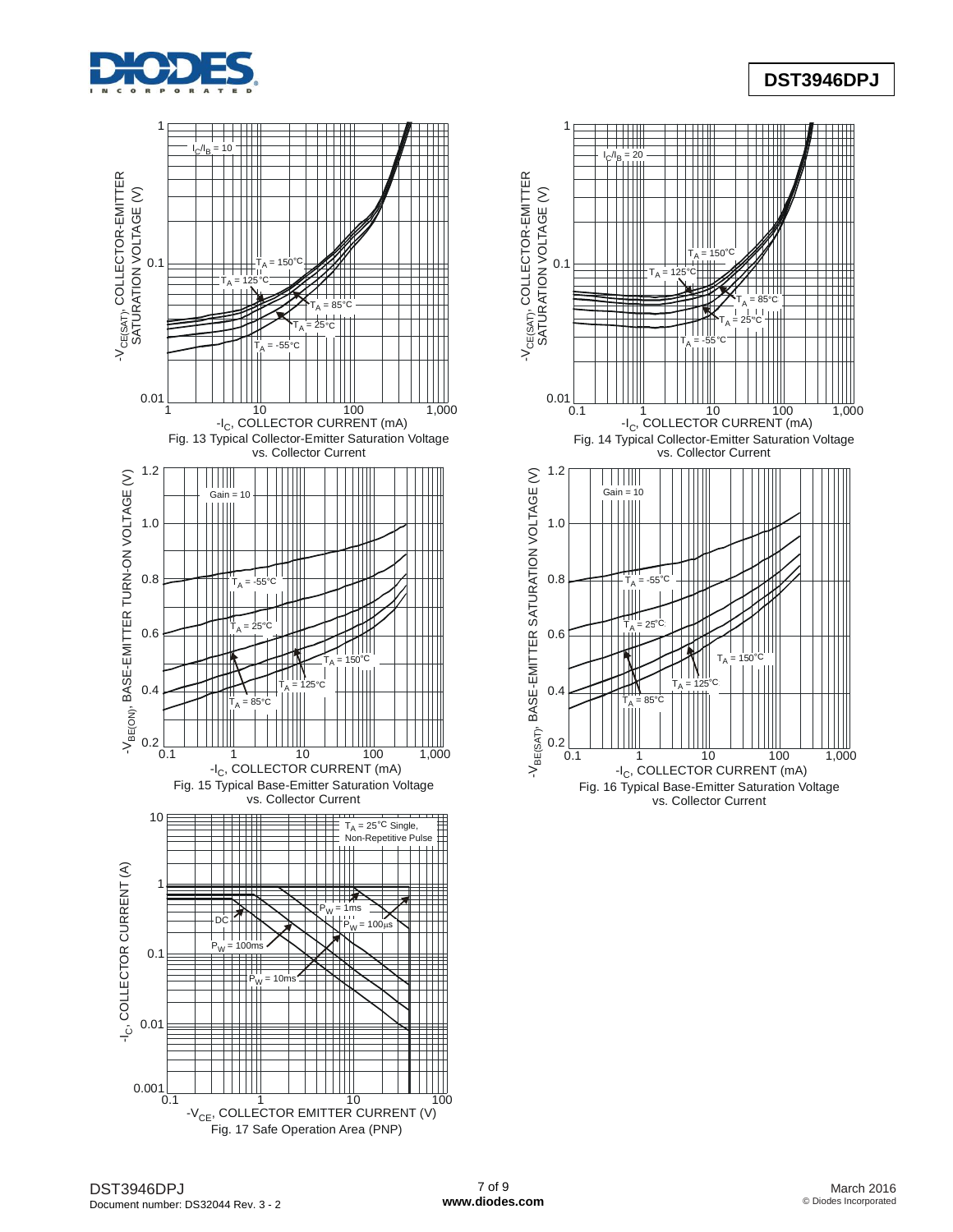

# **Package Outline Dimensions**

Please see <http://www.diodes.com/package-outlines.html> for the latest version.



| <b>SOT963</b>      |       |       |       |  |  |  |
|--------------------|-------|-------|-------|--|--|--|
| Dim                | Min   | Max   | Typ   |  |  |  |
| A                  | 0.40  | 0.50  | 0.45  |  |  |  |
| A <sub>1</sub>     | 0.00  | 0.05  |       |  |  |  |
| b                  | 0.10  | 0.20  | 0.15  |  |  |  |
| C                  | 0.120 | 0.180 | 0.150 |  |  |  |
| D                  | 0.95  | 1.05  | 1.00  |  |  |  |
| Е                  | 0.95  | 1.05  | 1.00  |  |  |  |
| E1                 | 0.75  | 0.85  | 0.80  |  |  |  |
| e                  |       |       | 0.35  |  |  |  |
| е1                 |       |       | 0.70  |  |  |  |
| L1                 | 0.05  | 0.15  | 0.10  |  |  |  |
| mensions in<br>Dil |       |       |       |  |  |  |

# **Suggested Pad Layout**

Please see <http://www.diodes.com/package-outlines.html> for the latest version.



**SOT963**

| <b>Dimensions</b> | Value                |  |  |  |
|-------------------|----------------------|--|--|--|
|                   | (in m <sub>m</sub> ) |  |  |  |
| r:                | 0.350                |  |  |  |
|                   | 0.200                |  |  |  |
|                   | 0.200                |  |  |  |
|                   | 1.100                |  |  |  |